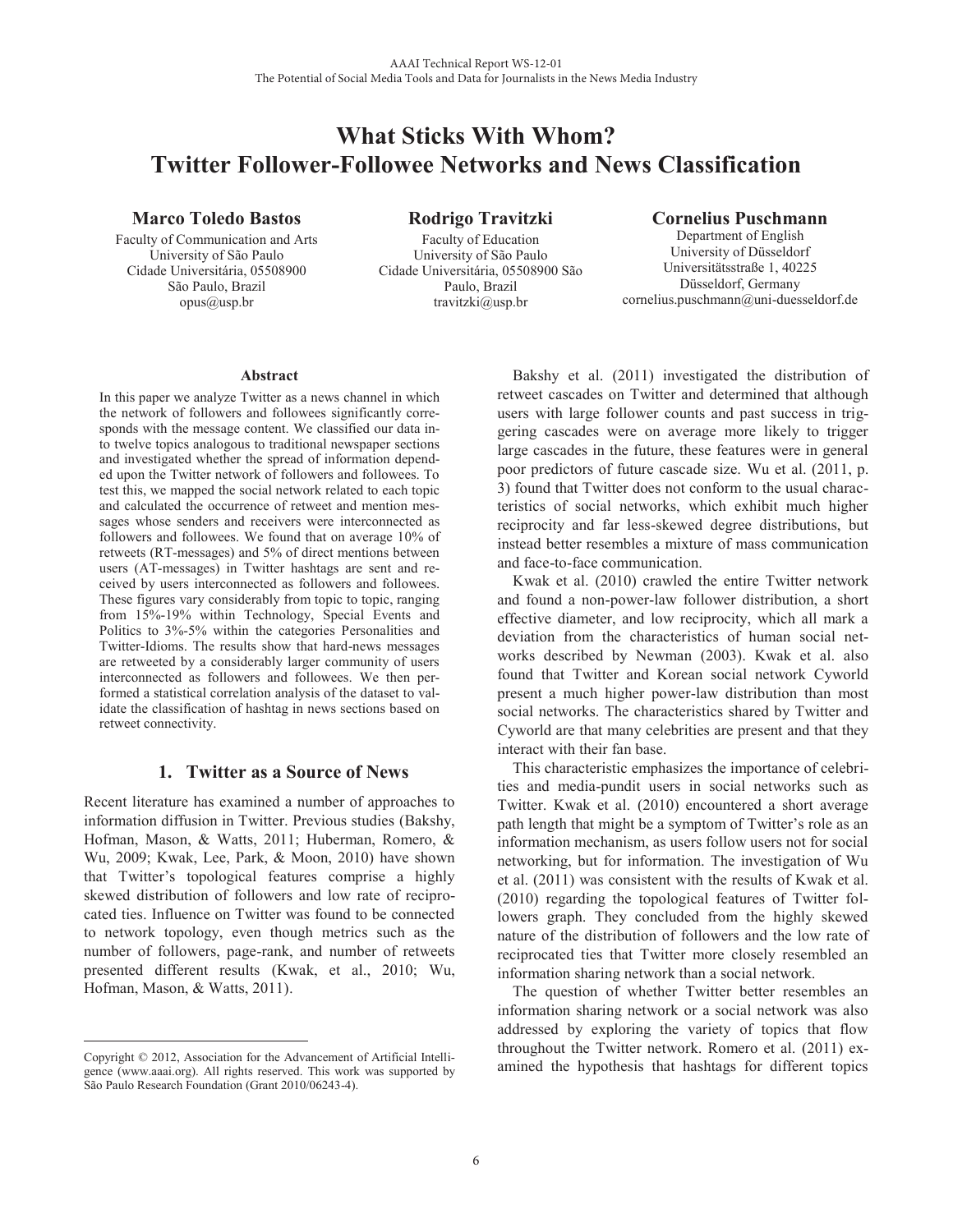spread differently. The researchers classified Twitter hashtags from a large dataset into eight different topics: Political, Idioms, Celebrity, Sports, Music, Technology, Movies/TV and Games. They concluded that there is significant variation in the mechanics of information diffusion in relation to topics. Following this latter approach, we examined whether Twitter content can be organized like news sections and therefore subjected to principles of newsworthiness.

#### **1. Newsworthiness Criteria**

The key factors governing the newsworthiness of information were originally defined by Otto Groth (1928) and included seven newspaper qualifications and a number of article attributes, including relevance, universality, publicity and periodicity. Galtung and Ruge (1965) further explored these categories and identified thirteen factors tested against the hypotheses of additivity, complementarity and exclusion. These principles could then be used to predict how likely it was that a certain event was to be judged newsworthy.

Galtung and Ruge's original research featured a dataset extracted from three major international crises. The data used for the analysis was therefore hard news and did not include soft news articles (see section 4 below). Tunstall (1971, p. 21) commented that because Galtung and Ruge's dataset was restricted to the coverage of international crises, they ignored day-to-day coverage of lesser, domestic and mundane news. This led to further research on the factors driving newsworthiness and to a general consensus that the context of print media is one of an increasing editorial emphasis on entertainment (Franklin, 1997, p. 72).

Harcup and O'Neill (2001) commented on Franklin's work and pointed out that no contemporary set of news values can be complete without the entertainment factor. The authors offered a revised version of Galtung and Ruge's original set of factors, which is similar to the original but includes the factors of Entertainment and Good News (in opposition to Bad News) and the merging of factors Consonance, Composition and Unambiguity into what Harcup and O'Neill called Newspaper Agenda.

| Galtung and Ruge's News Factors (1965) | Harcup and O'Neill News Factors (2001) |  |  |
|----------------------------------------|----------------------------------------|--|--|
| Personification                        | The Power Elite                        |  |  |
| People                                 | Celebrity                              |  |  |
|                                        | Entertainment                          |  |  |
| Unexpectedness                         | Surprise                               |  |  |
| Negativization                         | <b>Bad News</b>                        |  |  |
|                                        | Good News                              |  |  |
| Threshold                              | Magnitude                              |  |  |
| Meaningfulness                         | Relevance                              |  |  |
| <b>Nations</b>                         |                                        |  |  |
| Continuity                             | Follow-Up                              |  |  |
| Consonance                             | Newspaper Agenda                       |  |  |
| Composition                            |                                        |  |  |
| Unambiguity                            |                                        |  |  |
| Personification                        |                                        |  |  |
| Frequency                              |                                        |  |  |

**Table 1 Galtung and Ruge versus Harcup and O'Neill news factors** 

Harcup and O'Neill's (2001) suggestion highlighted the shifting paradigm of newsworthiness from mid-twentiethcentury news reporting, focused on political and socioeconomic issues, to infotainment news covering celebrities' personal lives and showbiz events. The dominance of celebrity and social news, and the increasing growth of reality shows and other forms of popular-culture oriented news contributed to the blurring of credibility boundaries that once set traditional outlets apart from digital media (Johnson & Kayer, 2004).

 Michael Schudson enumerated the decisive factors in the overall change in the news ecosystem, which stems from the collaboration between reader and writer: the lack of ultimate distinctions among tweets, blog posts, newspaper stories, magazine articles or books, and the diminishing gap between professionals and amateurs (Schudson, 2011, pp. 207-216). Schudson's conclusion is that the line between old media and new media has been blurred beyond recognition and that the very nature of news values is evolving. Even though Twitter is experiencing exponential growth in infotainment news, or perhaps precisely because of that, it offers a privileged view of the dynamics of digital news.

#### **2. News Propagation on Twitter**

The investigation of Romero et al. (2011) found that the variation between topics was not only a result of stickiness, that is, the probability of adoption based on one or more exposures to the hashtag. The results also indicated a significant difference in the persistence of the hashtags according to the topic in which they were classified. Hashtags with high persistence tended to continue having relatively significant effects even after repeated exposures. Perhaps not surprisingly, Romero et al. (2011) found that hashtags for politically controversial topics were particularly persistent.

 The opposite effect was found in the class of hashtags the researchers named Twitter-Idioms, which refer to a type of hashtag familiar to Twitter users in which common words are concatenated into neologisms that serve as a marker for conversational themes. The investigation found that stickiness in Twitter-Idioms hashtags was high, but the persistence was unusually low, meaning that the chance of a user adopting the hashtag fell quickly if the hashtag was not adopted after a small number of exposures.

 Romero et al. (2011) stressed that the distinctive network structure of Twitter political hashtags—the unusually large effect relative to the peak after successive exposures—not only corresponded with the sociological principle of complex contagion, but also depicted the first largescale validation of the principle. On the one hand, Political and Games hashtags emerged as persistent topics because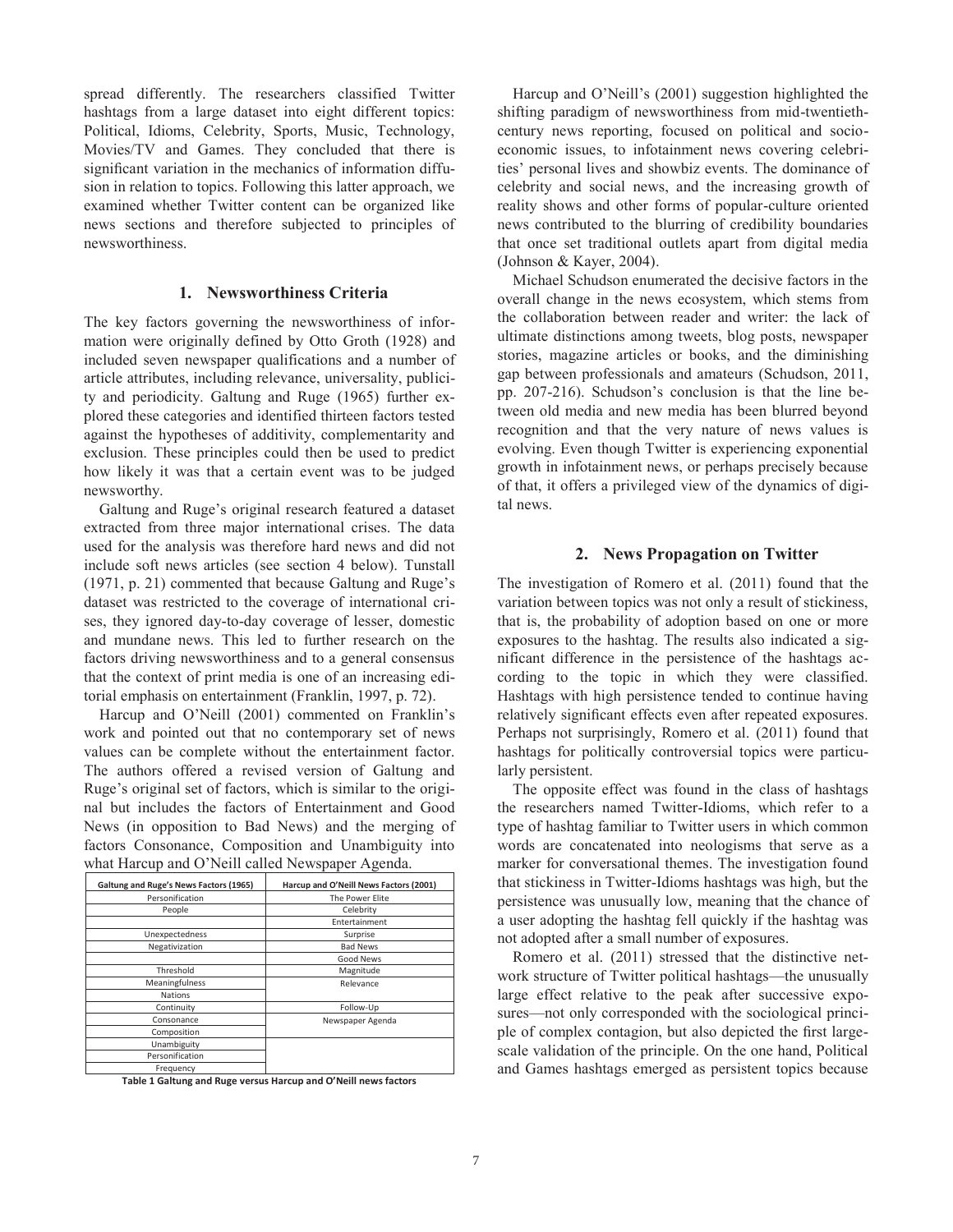users refer to these keywords many times. Hashtags associated with Twitter-Idioms and Technology, on the other hand, were used by a higher number of users in comparison to other topics, but users tended to use the hashtags only once or a few times, thus rendering a lower number of total mentions in comparison to other topics.

#### **3. News Categories and Twitter Topics**

Classifying news is a common problem in professional journalism, where news is purportedly divided between hard and soft news. While hard news coverage relies on fact-checking and research, soft news is often directed by marketing departments and heavily influenced by demographic appeal and audience share. Hard news embodies the principles of seriousness and is based upon a timeline in which the story unfolds. The definition of soft news falls somewhere in between information and entertainment—a conceptual nexus expressed in the neologism "infotainment."

 Hard news topics include politics, economics, crime and disasters, but can also encompass aspects of law, science, and technology. Soft news topics include the arts, entertainment, sports, lifestyles, and celebrities. Unlike hard news, soft news stories do not depend upon a timely report, as there is no precipitating event triggering the story other than the public's or the reporter's curiosity. We expected the division between hard and soft news not only to be valid for Twitter topics, but also to be noticeably clear in view of the increasing prominence of infotainmentoriented content (Bourdieu, 1998; Franklin, 1997).

 In the following table we gathered the regular sections of a newspaper, classified according to the principles of newsworthiness, together with the topics investigated by Romero et al. (2011) and the topics investigated in this paper. Transition from hard news to soft news is presented on the extreme left, followed by Twitter topics analyzed by Romero et al. (2011), a general classification of newspapers sections and the topics investigated in this paper.

| <b>News</b> | Romero et al. (2011) | - 7<br><b>Newspaper Sections</b> | <b>Twitter Topics</b>                                                     |  |  |
|-------------|----------------------|----------------------------------|---------------------------------------------------------------------------|--|--|
|             |                      | Politics                         |                                                                           |  |  |
|             |                      | World                            |                                                                           |  |  |
|             | Political            | National                         | Politics<br>Altruism<br>Events<br>Technology<br>Games                     |  |  |
| Hard News   |                      | Economy                          |                                                                           |  |  |
|             |                      |                                  |                                                                           |  |  |
|             |                      | Local news                       | Idioms<br>Music<br>Personality<br><b>Movies</b><br>Celebrity<br>Lifestyle |  |  |
|             |                      | Science                          |                                                                           |  |  |
| ኅ           | Technology           |                                  |                                                                           |  |  |
| ◡           | Games                | Technology                       |                                                                           |  |  |
|             | Idiom                | Opinion                          |                                                                           |  |  |
|             | Music                | Arts                             |                                                                           |  |  |
|             | Movies               | Entertainment                    |                                                                           |  |  |
|             | TV                   | Environment                      |                                                                           |  |  |
|             | Celebrity            | Medicine                         |                                                                           |  |  |
| Soft News   |                      | Fashion                          |                                                                           |  |  |
|             | Sports               | Sports                           | Sports                                                                    |  |  |

**Table 2 Similarities between news sections in print media and in Twitter topics** 

 To test our classification we compiled a dataset of approximately 5 million messages and divided them into the

12 aforementioned categories. The proposed classification reflects the increasing trend towards entertainment news. While traditional newspapers devote one to two sections to soft news, Twitter messages are substantially devoted to it, as messages related to Music, Games, Personalities, Movies and Celebrities are responsible for a significant share of Twitter's information stream. The reverse pattern is found in politics, which is covered in multiple newspaper sections but is matched by a single Twitter topic. We matched Twitter-Idioms with the Opinion page in newspapers, as Idioms serve as a marker for a conversational theme while also offering a platform for airing one's opinion.

## **4. Dataset**

We examined Twitter as a news provider using a dataset of 108 hashtags divided into 12 topics, so that each topic consists of 9 hashtags. The dataset spans from 9 February to 28 November 2011, with two-thirds of the hashtags having featured in Twitter Trending Topics. The selection was based on the size of the hashtags, having on average 20,000 tweets each. Immediately after the archiving process we mined the social data for each keyword or hashtag. The topics were categorized as follows: Events, Technology, Politics, Altruism, Games, Lifestyle, Movies, Sports, Celebrity, Music, Personality, and Idioms.

 The dataset contains 1,905,989 tweets and over 14 billion non-unique Twitter users, of which 1,017,046 are interconnected as followers and followees. From the nearly 2 million tweets in the dataset, 460,960 are retweets and 42,520 are retweets sent and received by users connected as followers and followees. The total number of ATmessages is 108,261 and a total of 4,892 of these messages were sent and received by users connected among themselves as followers and followees.

|            | $\frac{1}{2}$ . The state is the state of $\frac{1}{2}$                        |
|------------|--------------------------------------------------------------------------------|
| Category   | <b>Definition</b>                                                              |
|            | Includes names of days in a concatenation similar to Idioms-hashtags,          |
| Events     | including public holidays, special days, and historical anniversaries. Event-  |
|            | hashtags refer to a precise date.                                              |
|            | Includes names of film releases and events related to a particular film        |
| Movies     | production. Includes keywords related to original and international releases.  |
|            | It does not include actors or performers who might have worked in the film.    |
|            | Includes names of websites, applications, devices, internet services, opera-   |
| Technology | tional systems, software, computer platforms, and manufacturers. It also       |
|            | includes events specifically involving any of these.                           |
|            | Includes names of sports teams, matches, leagues, athletes or particular       |
| Sports     | sports events. It also includes references to news items that specifically     |
|            | address sports.                                                                |
|            | Includes names and keywords that refer to political events, demonstrations,    |
| Politics   | riots, coups d'états, and marches or simply to a politically controversial     |
|            | topic. It includes political figures, commentators, movements, and parties.    |
|            | Includes names of persons or groups prominently featured in entertainment      |
| Celebrity  | news. It does not include politicians, media-pundits or religious representa-  |
|            | tives. The name of the celebrity is sometimes found in a longer hashtag        |
|            | referring to some event related to the celebrity.                              |
|            | Includes the names of events, campaigns, and assemblies aimed at altruistic    |
| Altruism   | actions for a local or broader community. It can also contain political        |
|            | declarations and human rights related campaigns.                               |
|            | Includes names of songs, albums, groups, musicians and performers who          |
| Music      | work with music. It also includes events involving the artists and pools about |
|            | songs and artists.                                                             |
|            | Includes names of game vendors, game platforms, game consoles,                 |
| Games      | MMORPG, or twitter-based games, as well as groups devoted to such games.       |
|            | Includes names of media personalities who are not considered celebrities,      |
|            |                                                                                |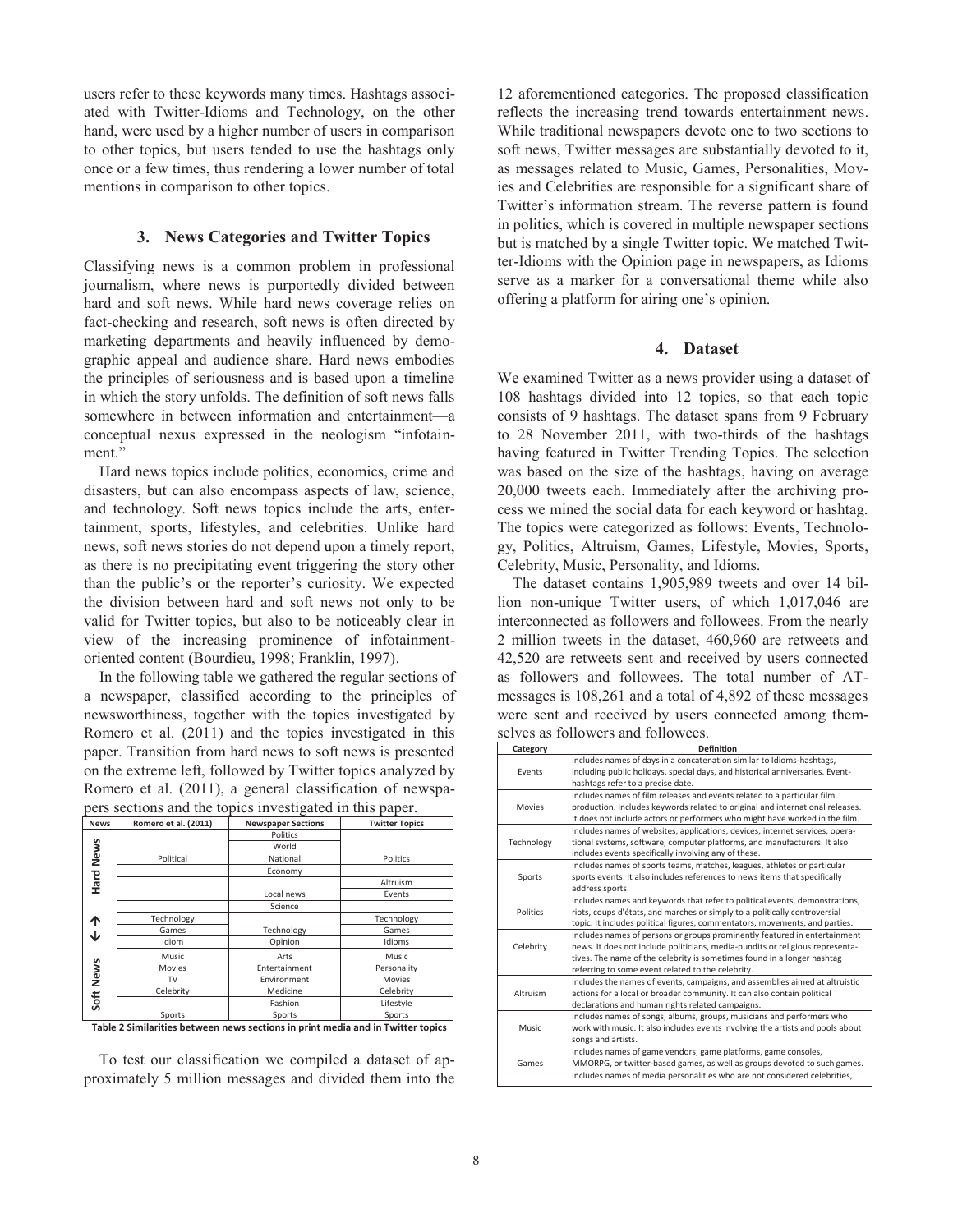| Personality | but are frequently featured in media or who work for media outlets. It                                                                                                                                                                                                                           |
|-------------|--------------------------------------------------------------------------------------------------------------------------------------------------------------------------------------------------------------------------------------------------------------------------------------------------|
|             | includes news anchors, journalists, comedians and sports professionals.                                                                                                                                                                                                                          |
| Lifestyle   | Includes tags and words associated with the way a group or a person lives. It<br>includes behavior and consumer trends, fashion, habits, and advertising<br>campaigns.                                                                                                                           |
| Idioms      | Includes tags referring to a conversational theme that consists of a concate-<br>nation of at least two words. The concatenation usually does not include<br>names of people or places and the full phrase is not a proper noun or a<br>reference to the title of a song, movie or organization. |

**Table 3 Definition of categories applied to hashtags and keywords** 

| Category    | <b>Hashtags</b>                                                                            |
|-------------|--------------------------------------------------------------------------------------------|
|             |                                                                                            |
|             | diadodoadordesangue; diadofrevo; diadoreporter; diamundialsemtabaco;                       |
| Events      | heliogracieday; dianacionaldovolei; diadoadvogado; parabensnossasenhora;<br>semanadodoador |
|             |                                                                                            |
|             | pussinboots; moneyball; towerheist; tintin; swath; sherlock; jedgar; mostra;               |
| Movies      | theskinilivein                                                                             |
| Technology  | wp7; windowsphone; windows8; icloud; rim; iphone4s; ios; galaxynexus; siri                 |
|             | tanopasman; corinthians; vasco; ufc139; allblacks; rwcfinal; brasileirao;                  |
| Sports      | ufc126; ufc132                                                                             |
|             | sosnatal; battisti; marchadamaconha; m15; freeiran; abaixodecreto;                         |
| Politics    | amandagurgel; ukrevolution; globalcamp                                                     |
|             | katewinslet; leonardodicaprio; eddiemurphy; jovelinadascruzes; axl; kesha;                 |
| Celebrity   | shakira; demiyouarebeautiful; tomastranstromer                                             |
|             | vaidoa; doadordesangue; adoteumanimalabandonado; marcoule                                  |
| Altruism    | noalaviolenciamachista; realengo; trabalhoescravo; pedofilianao; aligadavida               |
|             | coldplay; vivalavida; zecabaleiro; gnr; guns; lennykravitz; myfavoriteartist;              |
| Music       | 14millionbeliebers; lagumalampertama                                                       |
|             | crysis2; videogamedeals; zelda; mari0; minecon; halo4; lanoire; frugalga-                  |
| Games       | ming; wii                                                                                  |
|             | voltarafinha; evaristocosta; imiteomarcoluque; quedeselegante; calaboca-                   |
| Personality | galvao; jimschwartz; jackwilshere; freebruce; claymatthews                                 |
|             | cantadasindie; cervejadeverdade; maconha; odeiorodeio; seeufosserico;                      |
| Lifestyle   | escolhiesperaremdeus; amorodeio; estudarvaleapena; undateable                              |
|             | 1bomprofessormeensinou; biggestlessonlearnedfrom911; illpunchuinthefa-                     |
| Idioms      | ceif; myworldmemories; otrosusosparaelblackberry; gndomertiolateardia;                     |
|             | terriblenamesforavagina; brazilwaits4bustinjieber; favoritenbamoments                      |

**Table 4 List of hashtags and keywords in the dataset** 

#### **5. Methodology**

We investigated 108 different hashtags classified according to their content in the following 12 categories: Politics, Events, Idioms, Celebrity, Personality, Sports, Music, Technology, Movies, Lifestyle, Altruism, and Games. Next we mapped the social network of each hashtag and separated the tweets between users interconnected as followers and friends (FF) and users that were not interconnected. After calculating the overall percentages, we found out that messages between users interconnected as followers and followees is on average of 10% for retweets (RTconnectivity) and of 5% for mentions (AT-connectivity).

 We estimated that RT-messages whose senders and receivers were interconnected as followers and followees would rely on Twitter's network to spread the information, while RT-messages without interconnected users should rely on other networks, such as media outlets and peer-topeer communication. Lastly, we ran a statistical correlation analysis to compare the topic classification with the components of each subset, including AT and RT to users, number of tweets, number of users and the total number of followers and followees.

 Even though we found that on average only 10% of retweets were sent and received by interconnected users, these figures vary greatly from topic to topic, being as high as 19% in Events and as low as 3% in Idioms. We understand that hashtags and keywords have diffusion patterns

| connected to the content of the messages, given that the    |  |  |  |
|-------------------------------------------------------------|--|--|--|
| information they contain is intended for different publics. |  |  |  |

|                                                                             | Category        | <b>RT-connectivity</b> | <b>AT-connectivity</b> |  |  |
|-----------------------------------------------------------------------------|-----------------|------------------------|------------------------|--|--|
|                                                                             | Events          | 19%                    | 6%                     |  |  |
| Hard<br>News                                                                | Technology      | 16%                    | 5%                     |  |  |
|                                                                             | <b>Politics</b> | 15%                    | 7%                     |  |  |
|                                                                             | Altruism        | 15%                    | 6%                     |  |  |
|                                                                             | Games           | 12%                    | 2%                     |  |  |
|                                                                             | Lifestyle       | 12%                    | 7%                     |  |  |
|                                                                             | <b>Movies</b>   | 12%                    | 6%                     |  |  |
| Soft<br>News                                                                | Sports          | 11%                    | 3%                     |  |  |
|                                                                             | Celebrity       | 10%                    | 2%                     |  |  |
|                                                                             | <b>Music</b>    | 9%                     | 6%                     |  |  |
|                                                                             | Personality     | 5%                     | 3%                     |  |  |
|                                                                             | Idioms          | 3%                     | 4%                     |  |  |
| Table 5 RT and AT-messages between users connected as follower and followee |                 |                        |                        |  |  |

 The highest percentage of retweet-messages between connected users was found in the Altruism-hashtag group, being as high as 44% for the hashtag diadodoadordesangue (Figure 4). The lowest percentage of retweet-messages between interconnected users was found in the Idiomshashtag group, being as low as 1% for the hashtags favoritenbamoments and otrosusosparaelblackberry.

 The differences in RT-connectivity allow the detection of incorrectly categorized hashtags. The classification based on content analysis was not conclusive, as a significant portion of the dataset could be assigned to more than one topic. We proceeded to a categorization based on RTconnectivity and the results show that Twitter content can be classified according to user's connectivity. Keywords and hashtags often contain information pertaining to more than one topic. The hashtag biggestlessonlearnedfrom911 was first placed in the Events-hashtag group. But the retweet and mention realization shows that biggestlessonlearnedfrom911 is actually part of the Idioms-hashtag group, in which hashtags have very low retweet and mention realization.

| Hashtag                     | Category | <b>RT</b> connectivity | <b>AT connectivity</b> |
|-----------------------------|----------|------------------------|------------------------|
| dianacionaldovolei          | Events   | 14%                    | 6%                     |
| diadofrevo                  | Events   | 23%                    | 4%                     |
| diadoreporter               | Events   | 25%                    | 7%                     |
| diamundialsemtabaco         | Events   | 16%                    | 5%                     |
| biggestlessonlearnedfrom911 |          | 1%                     | 3%                     |
| diadoadvogado               | Events   | 12%                    | 9%                     |

**Table 6 Event messages between users connected as follower and followee**

 The hashtag otrosusosparaelblackberry was at first assigned to the Technology group, but its RT-connectivity caused it to be recategorized into the Idioms group. The hashtags biggestlessonlearnedfrom911 and otrosusosparaelblackberry have similar percentages of retweet and mention messages among interconnected users, and both were previously placed in groups with connectivities different than their own.

| Hashtag                   | Category   | <b>RT</b> connectivity | <b>AT connectivity</b> |
|---------------------------|------------|------------------------|------------------------|
| windowsphone              | Technology | 21%                    | 2%                     |
| wp7                       | Technology | 25%                    | 5%                     |
| windows8                  | Technology | 19%                    | 7%                     |
| otrosusosparaelblackberry |            | 1%                     | 3%                     |
| icloud                    | Technology | 18%                    | 7%                     |
| iphone4s                  | Technology | 11%                    | 5%                     |

**Table 7 Technology tweets between users connected as follower and followee**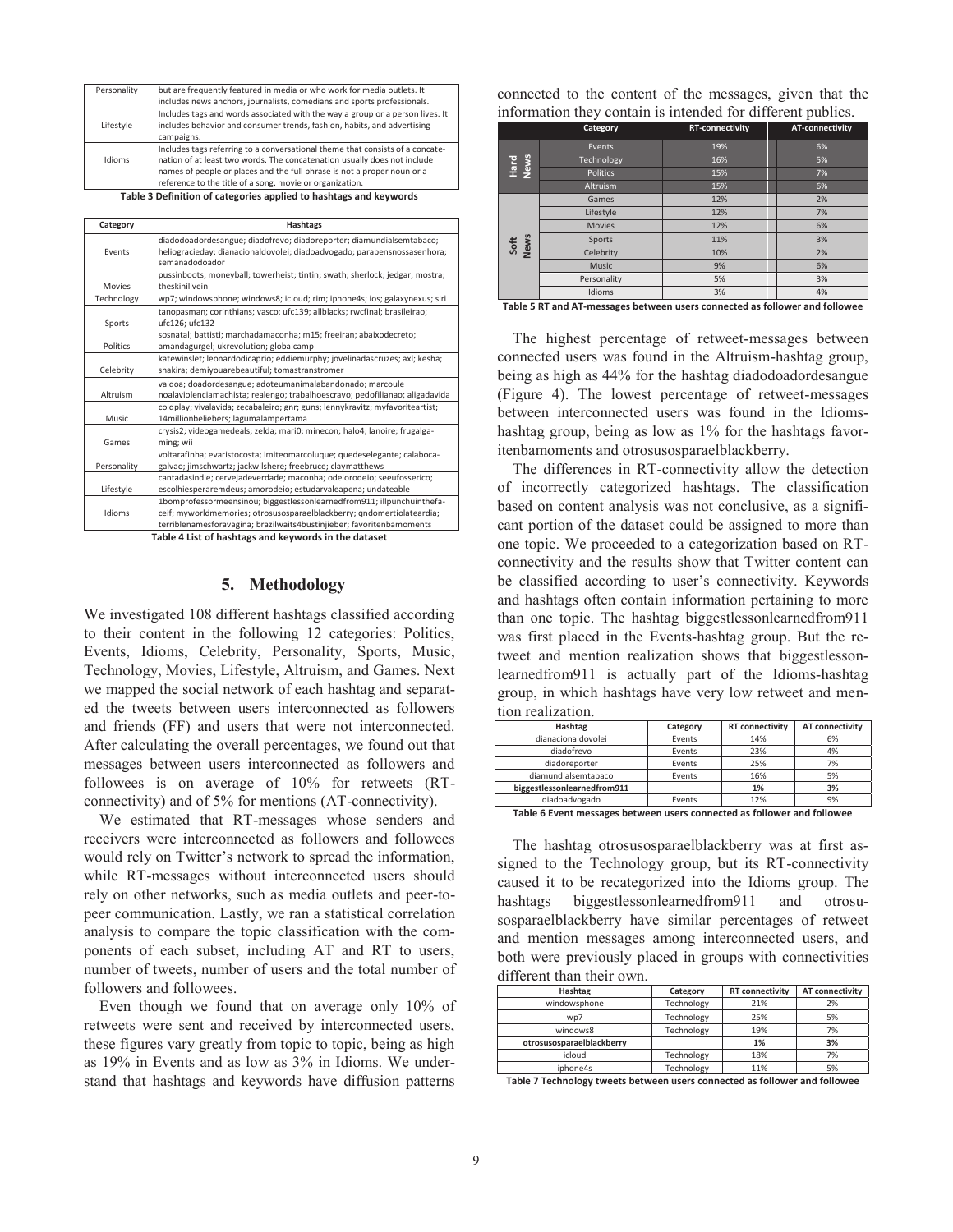RT-connectivity also corrected the classification of hashtag heliogracieday, which celebrated the birthday of deceased Jiu-Jitsu grandmaster Helio Gracie. At first we placed the hashtag in the Sports-hashtag group, but the mechanics of retweet and mention diffusion indicates that the hashtag actually follows the Events-hashtag pattern of information replication.

| Type   | <b>RT</b> connectivity | AT connectivity |
|--------|------------------------|-----------------|
|        | 14%                    | 3%              |
| Sports | 2%                     | 1%              |
| Sports | 7%                     | 1%              |
| Sports | 5%                     | 4%              |
| Sports | 5%                     | 1%              |
|        |                        |                 |

**Table 8 Sports messages between users connected as follower and followee** 

 User connectivity also shed light onto the question of whether topic-related hashtags create or foster communities within Twitter. We expect AT-connectivity to be a good predictor of community engagement. However, the results show that AT-messages that include a hashtag have an average rate of 5% of interconnectivity between users, and vary little from topic to topic (Figures 1 and 2).



**connected users classified by topics** 

 Because the variance is significantly low, we concluded that AT-messages are not affected by the interests or the network topology of the users sending and receiving messages. Instead, these messages seem to configure a peer-topeer conversation that is not related to the broader topic under discussion. Even though some topics presented a variance of 1%-2%, additional analysis based on overall message volume indicates that AT-messages present no significant variation regarding the interconnection of senders and receivers as followers and followees.

## **6. One Network for Each News Topic**

Current studies highlighted that Twitter network structure better resembles an information sharing network than a social network. Nonetheless, our results indicate that Twitter network topology is not of decisive importance to the spread of information, as the network of followers and

followees accounts on average for only 10% of message replication. However, the results are consistent with the classification of topics according to hard and soft news, which is a characteristic of media outlets.

 Hard-news is retweeted by a considerably larger community of users interconnected as followers and followees, while soft news and Idioms-like hashtags are at the bottom of the rank. Our results can be divided into three groups. At the bottom of the table (Table 5) we find Idioms and Personality hashtags in which messages are retweeted among the smallest percentage of interconnected users (3% and 5%, respectively). These topics cannot be classified as softnews, as the hashtags and keywords do not focus on arts, entertainment, sports or lifestyles, but instead on a variety of personal statements and infotainment news boosted by the increasing popularity of reality shows and other forms of popular culture. In the intermediary zone we find the actual material of soft-news topics, including Celebrities, Sports, Movies, Lifestyle, and Games (10%, 11%, 12%, 12% and 12%, respectively).





**Figure 4 List of top hashtags among interconnected users in RT-messages** 

 On average there are 7% more replicated messages among interconnected users in the soft-news plateau in comparison to the bottom of the table (Figure 3 and Table 5). At the top of the table we found hashtags and keywords related to hard-news topics that correspond to local and national Events, Technology, Politics, and Altruism campaigns (19%, 16%, 15% and 15%, respectively). Again we observe a significantly higher number of retweeted messages sent and received by users interconnected as followers and followees. The difference between soft-news and hard-news is on average 5%.

 We found little variation in AT-messages, even though some hashtags presented a considerable difference in the percentage of AT-messages sent among interconnected users (Figure 2). The content of these hashtags are made up of peer-to-peer interaction, including gambling on sports results, gossip about the personal lives of professional

**interconnected users in AT-messages Figure 3 RT-messages among inter-**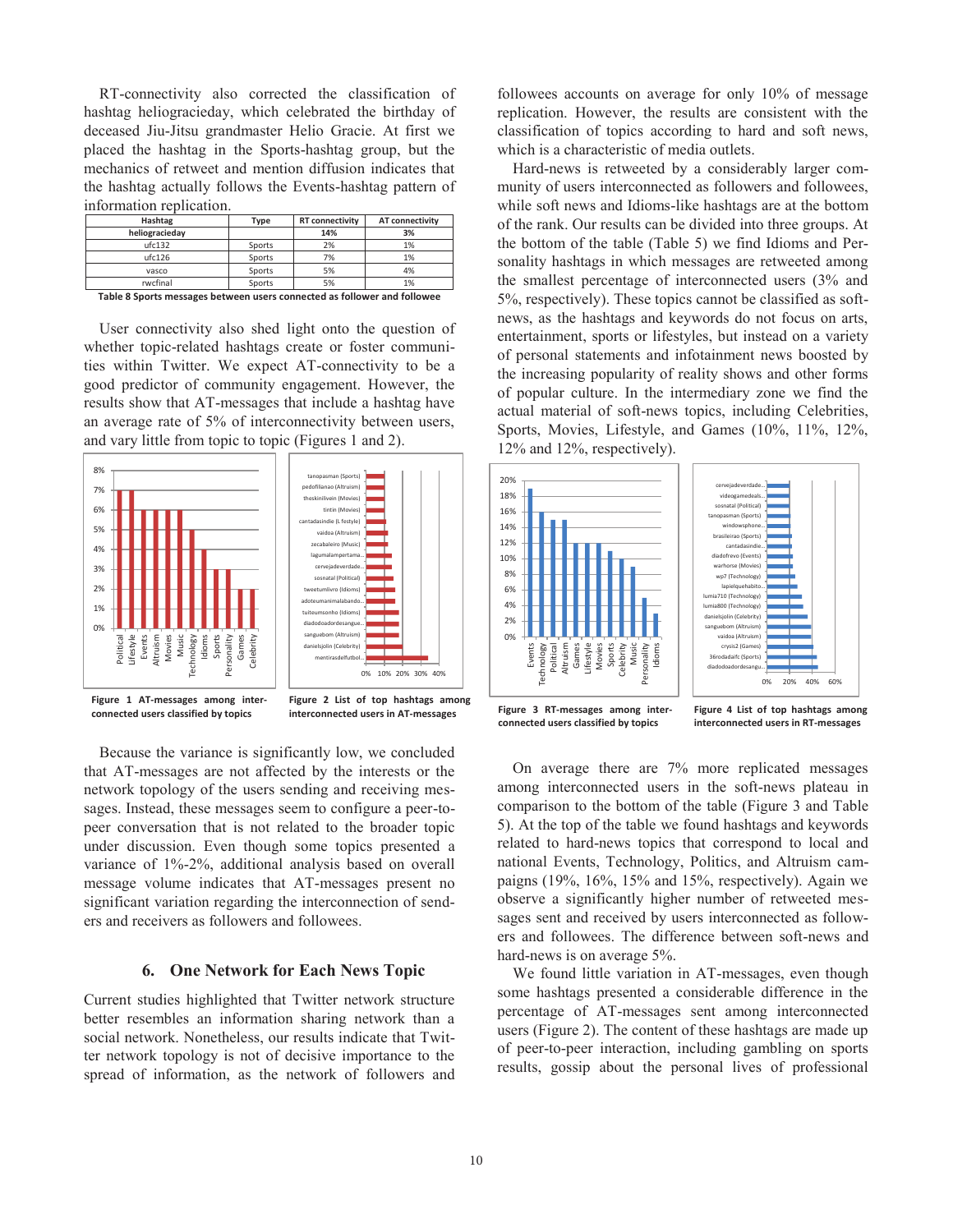athletes, philanthropic campaigns, and Twitter-Idioms hashtags. As we hypothesized at the beginning of the paper, hashtags with a higher incidence of retweet-messages from interconnected users presented significantly higher community-related content and might conform to the characteristics of human social networks.

## **7. Correlation Analysis of Twitter Topics**

We performed a Pearson correlation analysis of the main components of each topic. A correlation coefficient (p<0.001) was computed for each pair of the 17 arrays in the dataset and is presented qualitatively on a matrix, colored in yellow for high correlation and blue for low. High correlations indicate a predictive relationship between units, while low correlations indicate that the arrays do not vary together.

 We first looked into the correlations among retweets to users, retweets from users, AT-messages from users, ATmessages to users, and the number of tweets. This set of correlations defines the basic conversational features of each topic, as it correlates RT, AT, and tweets. We found that topics traditionally defined as news magnets, such as Politics, Altruism, Lifestyle, Movies, and Sports have a significantly higher correlation among these five arrays. Topics like Technology, Events, and Celebrity presented correlations only between the number of tweets with AT indegree and RT outdegree, therefore suggesting a relationship among AT-messages, RT-messages, and the number of tweets. Topics like Music, Personality, Idioms and Games presented a lower-than-average set of correlations, being statistically significant only between the number of tweets with AT-messages and with RT-messages.

 Next we looked into the correlations among the numbers of tweets, retweets to users and from users, interconnected users, and number of followers. This set of correlations compares the increase of tweets and retweets within and without the Twitter network of followers and followees. We found that topics like Idioms, Personality, Music, Celebrity, Lifestyle, Events, and Technology present significant correlations only between the number of tweets and retweets. Topics like Politics, Altruism, Events, and Games presented correlations between RT-messages and ATmessages within the FF network, thus suggesting that these topics tend to create a conversation within the user's network, not only to perform broadcasting functions.

 Altruism-related messages presented a negative correlation between RT to users and user's number of followers, meaning that the more these users retweet Altruism-related messages, the more likely it is that these users have a low number of followers. This result suggests that popular Twitter users engage in Altruism-related messages less often than the average user, possibly because Altruism-

messages consist of aiding and rescuing campaigns that are not publicly appealing. We found no correlation between Twitter account creation dates and retweet rate, except in the Technology topic. We regard this result as a reflection of the early adopter profile of users tweeting about technology. We also found a unique correlation match in the Celebrity and Games topics. These were the only topics to present unidirectional correlation between retweets from users and hashtag followers, thus suggesting that followers of a given account tend to retweet the content of that account significantly more than in other topics. We interpret this result to reflect the activity of fan groups surrounding celebrities.

 Last we looked into a larger number of correlations to get a sense of which topics mobilize the most elements of Twitter's network (Figure 5). We looked into the correlations among tweet percentage, AT and RT to users, AT and RT from users, AT and RT percentage, AT and RT between connected and non-connected users, number of tweets, number of interconnected users, followers and followees percentage, the number of followers, and the number of tweets of each user's account. Once again we found that topics traditionally defined as news magnets like Politics, Movies, and Lifestyle presented significantly higher total number of statistically significant correlations in comparison to the remaining topics. Infotainment topics like Sports, Celebrity, and Music presented a considerably lower number of correlations among the aforementioned arrays, while Idioms, Personality, Altruism, Games, Technology, and Events lay in between the two groups.

 Even though the correlation plots highlight that the division among topics is consistent with news sections, the division itself is at odds with the classification provided by the separation of topics according to retweet interconnectivity of users. This implies that there are other factors driving topic categorization which requires further investigation. However, we found that the mean and median values for Twitter users' account creation date are consistent with the topic division described in section 6.

| <b>Hard News</b> | Category   | <b>Account Creation Date</b> |     |      | Category  | <b>Account Creation Date</b> |      |     |      |
|------------------|------------|------------------------------|-----|------|-----------|------------------------------|------|-----|------|
|                  |            | Max                          | Med | Mean | Soft News |                              | Max  | Med | Mean |
|                  | Technology | 1940                         | 693 | 671  |           | Sports                       | 1809 | 525 | 520  |
|                  | Altruism   | 1861                         | 603 | 570  |           | Lifestyle                    | 1809 | 525 | 520  |
|                  | Politics   | 1916                         | 599 | 565  |           | Celebrity                    | 1927 | 502 | 512  |
|                  | Events     | 1766                         | 590 | 551  |           | Music                        | 1924 | 459 | 483  |

**Table 9 Minimum, Maximum, Median and Mean of Twitter account creation date classified by topics and sorted by highest median. The group on the left has the highest median and the group on the right the lowest. The division is consistent with hard and soft news topic classification.**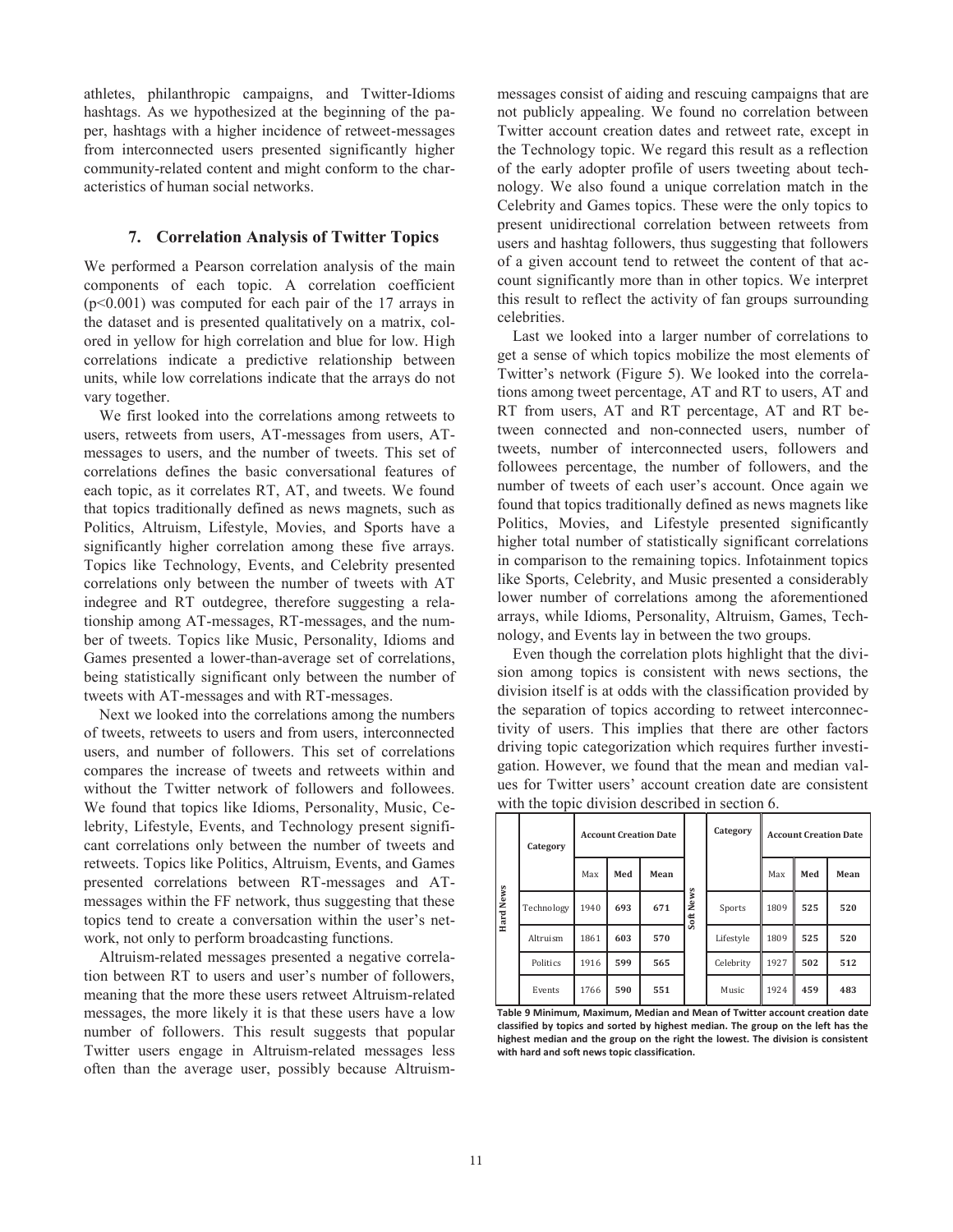





Games

Technology



















**Figure 5 Correlation plot (p<0.001) for the following arrays: tweet percent; RT to users; RT percent; RT outside FF; RT inside FF; RT from users; hashtag tweets; hashtag followers; following percent; followers percent; AT to users; AT percent; AT outside FF; AT inside FF; AT from users; account tweets; account followers.**